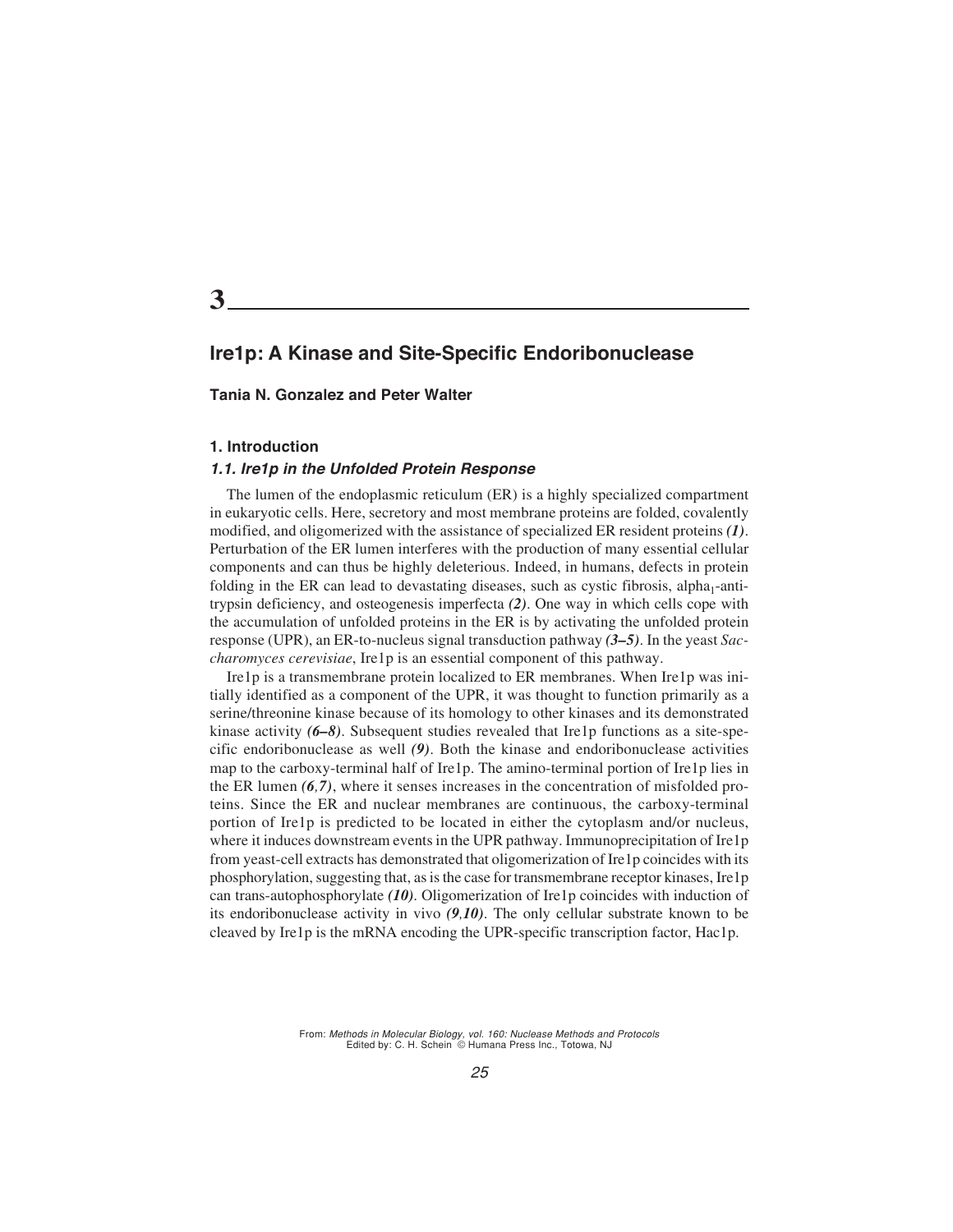#### **1.2. Splicing of HAC1 mRNA by Ire1p and tRNA Ligase**

Hac1p upregulates transcription of genes encoding ER resident proteins by binding to a common regulatory sequence in their promoters *(11–14)*. Cellular levels of Hac1p are controlled by the regulated splicing of its mRNA *(13,15)*. In the absence of splicing, *HAC1* mRNA translation is inhibited by a 252 nucleotide intron located at the 3'-end of the Hac1p coding region *(15,16)*. Unlike the spliceosomal catalyzed splicing of all other pre-mRNAs known to date, removal of the *HAC1* intron is catalyzed by the combined actions of Ire1p and tRNA ligase *(9)*. When unfolded proteins accumulate in the ER, Ire1p initiates splicing by cleaving *HAC1u* mRNA (*u* for *uninduced* or *unspliced*) to liberate the intron and 5' and 3' exons. The exons are then joined by tRNA ligase, an enzyme previously thought to function exclusively in the splicing of pre-tRNAs. The ligated product, *HAC1i* mRNA (*i* for *induced*), goes on to be efficiently translated to produce Hac1p. Thus the regulated splicing of *HAC1* mRNA is a key step in the UPR signaling pathway.

The splicing of *HAC1* mRNA by Ire1p and tRNA ligase is unprecedented. Significantly, Ire1p and tRNA ligase are sufficient to splice *HAC1u* mRNA in vitro *(9,17)*. This is in striking contrast to the splicing of all other studied pre-mRNAs, which require the more than 100 proteins and small nuclear RNAs which constitute the spliceosome and its associated components (18). The splicing of *HAC1<sup>u</sup>* mRNA mechanistically resembles the splicing of pre-tRNAs *(19,20)*. Ire1p and tRNA endonuclease both cleave to produce 5'-OH and 2',3'-cyclic phosphate RNA termini. Exon ligation by tRNA ligase in both splicing reactions follows the same chemical steps *(17)*. Aside from these similarities, intriguingly, Ire1p and tRNA endonuclease are quite different. The two endoribonucleases lack any significant similarity in amino acid sequence or subunit composition, and recognize different structural features in their RNA substrates. Stemloop structures predicted to form at the *HAC1<sup>u</sup>* mRNA splice junctions are required and sufficient to direct Ire1p cleavage. The stem-loop substrates that define the minimal Ire1p cleavage site are described elsewhere *(17)*.

#### **1.3. Ire1p Is Similar to RNase L**

The kinase and nuclease domains of Ire1p share significant homology with RNase L *(8)*. RNase L cleaves RNA nonspecifically in cells infected with double-stranded RNA viruses, and has no known role in pre-mRNA processing *(20,21)*. In vitro dimerization of RNase L induces its nuclease activity *(23)*. Analogously, oligomerization of Ire1p correlates with its nuclease activity in vivo *(9,10)*. In contrast to Ire1p, the kinase domain of RNase L appears to be catalytically inactive and has been shown to be involved in mediating dimerization of the protein *(23)*. The relationship between the kinase domain and nuclease activity of Ire1p has yet to be determined.

We can follow the Ire1p kinase *(9)* and *HAC1<sup>u</sup>* RNA-splicing activities *(9,17)* in vitro by using a recombinant fragment carrying the Ire1p kinase and putative nuclease tail domains, Ire1 $p(k+1)$ . The reconstituted splicing reaction has been used to define the minimal substrate requirements for Ire1p cleavage, determine the chemical nature of the RNA termini produced by Ire1p cleavage, and map Ire1p cleavage sites. Overall, we found that small stem-loop minisubstrate RNAs are sufficient to direct cleavage by Ire1p; that, like tRNA endonuclease, Ire1p endonucleolytic cleavage produces RNA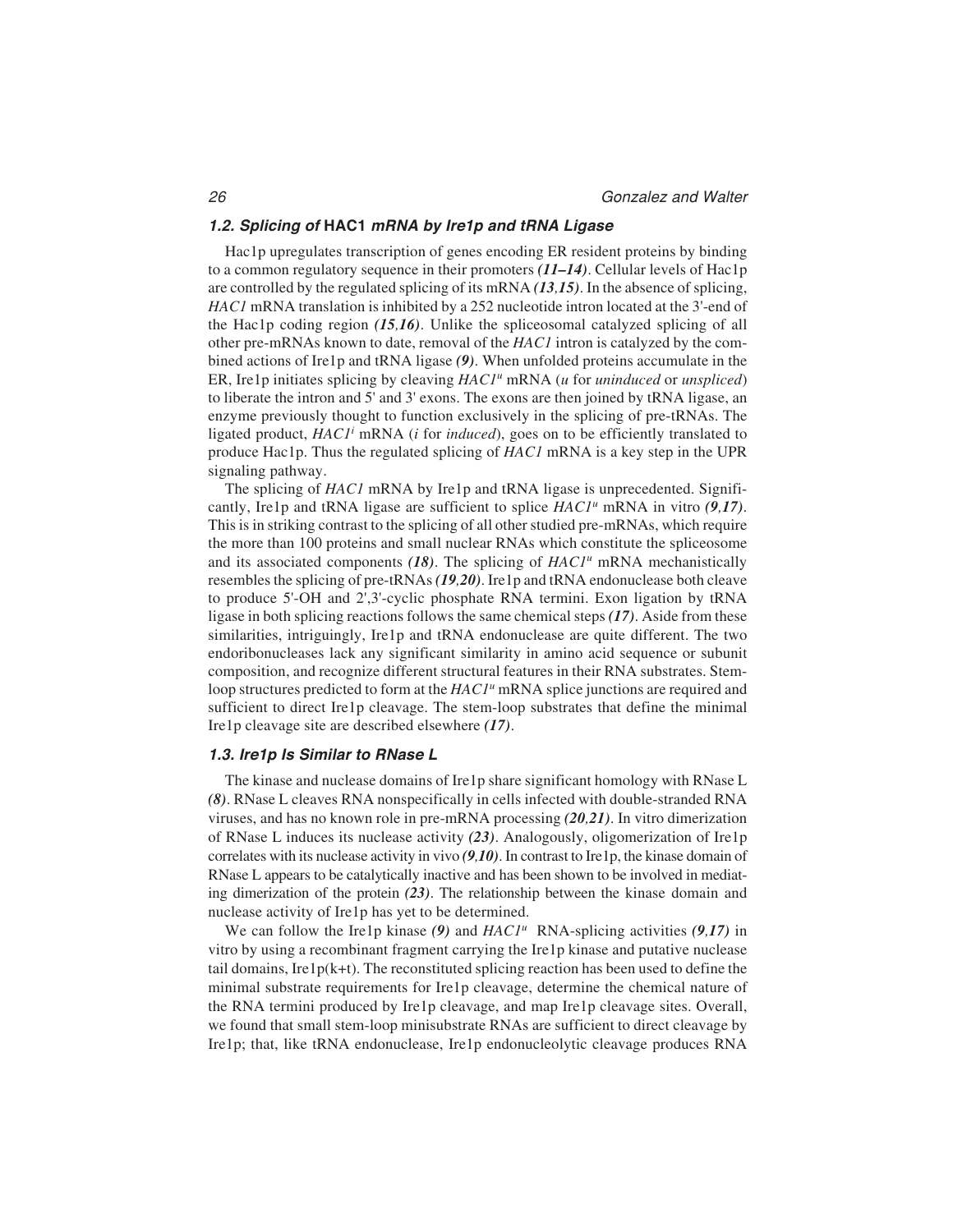## Ire1P 27

fragments with 2',3'-cyclic phosphate and 5'-OH termini; and that Ire1p cleaves 3' of the guanosine residue found at each splice site *(17)*. This chapter focuses on the methods we have used during our studies of the kinase and nuclease activities of yeast Ire1p.

# **2. Materials**

## **2.1. Equipment, Chemicals, and Molecular Biology Reagents**

- 1. Equipment: Microfluidizer (Microfluidics, Newton, MA), scintillation counter.
- 2. Chemicals: Glycogen (Promega, Madison, WI), *N*-butanol, phenylmethylsulfonyl flouride (PMSF), tRNA, diethyl pyrocarbonate (DEPC), 10% Triton X-100, carbenicillin, isopropyl-1-thio- $\beta$ -D-galactoside (IPTG), glutathione, LiCl, phenol, chloroform, formamide.
- 3. Nucleotides: ADP, 5'pN, 5'pN2', 5'pN 3'p, and pN2'3'(cyclic)p (Sigma);  $[\alpha^{-32}P]NTP$ and  $[\gamma^{-32}P]ATP$  (3000 Ci/m*M*; Amersham, Arlington Heights, IL); NTPs;  $N = A$ , C, G, or U.
- 4. Enzymes: T7 RNA polymerase, nuclease P1, AMV reverse transcriptase, and mutant T4 polynucleotide kinase lacking 3' phosphatase activity (Roche Molecular Biochemicals); T4 polynucleotide kinase and *Sac*I restriction enzyme (New England Biolabs, MA); PreScission Protease and ribonuclease U2 (Pharmacia, Uppsala, Sweden).
- 5. Miscellaneous: glutathione-Sepharose (Pharmacia, Uppsala, Sweden); RNasin ribonuclease inhibitor (Promega, Madison, WI); Centricon-50 ultrafiltration units (Amicon, Beverly, MA); PEI cellulose thin-layer chromatography plates (EM Science, Gibbstown, NJ); X-ray film; Glogos II Autorad Markers (Stratagene, La Jolla, CA); plastic wrap (i.e., Saran Wrap), bovine serum albumin (BSA).

# **2.2. Solutions (see Note 1)**

- 1. Crude extract buffer: 20 m*M* HEPES, pH 7.6, NaCl (0.35 or 1 *M*), 2 m*M* EDTA, 1 m*M* DTT, 10% glycerol, 1% Triton X-100.
- 2. 100 m*M* PMSF in ethanol.
- 3. Ire1p elution buffer: 20 m*M* HEPES, pH 7.6, 0.35 m*M* NaCl, 2 m*M* EDTA, 20 m*M* glutathione, pH 7.6.
- 4. Ire1p kinase buffer: 20 mM HEPES, pH 7.6, 250 mM K-acetate, 10 mM Mg(acetate)<sub>2</sub>, 1 m*M* DTT, 100 m*M* ATP.
- 5. Ire1p cleavage buffer: 20 mM HEPES, pH 7.6, 50 mM K-acetate, 1 mM Mg(acetate)<sub>2</sub>, 1 m*M* DTT, 2 m*M* ADP, 40 U RNasin.
- 6. PreScission protease buffer: 50 m*M* Tris-HCl, pH 7.0, 150 m*M* NaCl, 1 m*M* EDTA, 1 m*M* DTT, 10% glycerol.
- 7. Transcript elution buffer:  $0.3 M$  Na-acetate, pH 5.2, 10 m*M* Mg(acetate)<sub>2</sub>.
- 8. Phenol/chloroform: mix equal parts phenol and chloroform.
- 9. TE: 10 m*M* Tris-HCl, pH 7.5, 1 m*M* EDTA, pH 8.0.
- 10. Stop solution: 50 m*M* Na-acetate, pH 5.2, 1 m*M* EDTA, 0.1% SDS.
- 11. RNA gel-loading buffer: 99% formamide, 1 m*M* Tris-HCl, pH 7.8, 0.1 m*M* EDTA, 0.1% SDS, xylene cyanol FF, Bromophenol blue.
- 12. Ribonuclease U2 buffer: 20 m*M* Na-citrate, pH 3.5, 1 m*M* EDTA, 7 *M* urea, 0.5 μg/μL tRNA.
- 13. Alkaline hydrolysis buffer: 50 m*M* NaHCO3, pH 9.0, 1 m*M* EDTA, 0.5 μg/μL tRNA.
- 14. Nuclease P1 buffer: 20 m*M* Na-acetate, pH 5.2, 50 ng/μL tRNA.
- 15. 1 *M* LiCl.
- 16. Primer extension buffer: 20 m*M* NaCl, 15 m*M* HEPES, pH 7.6.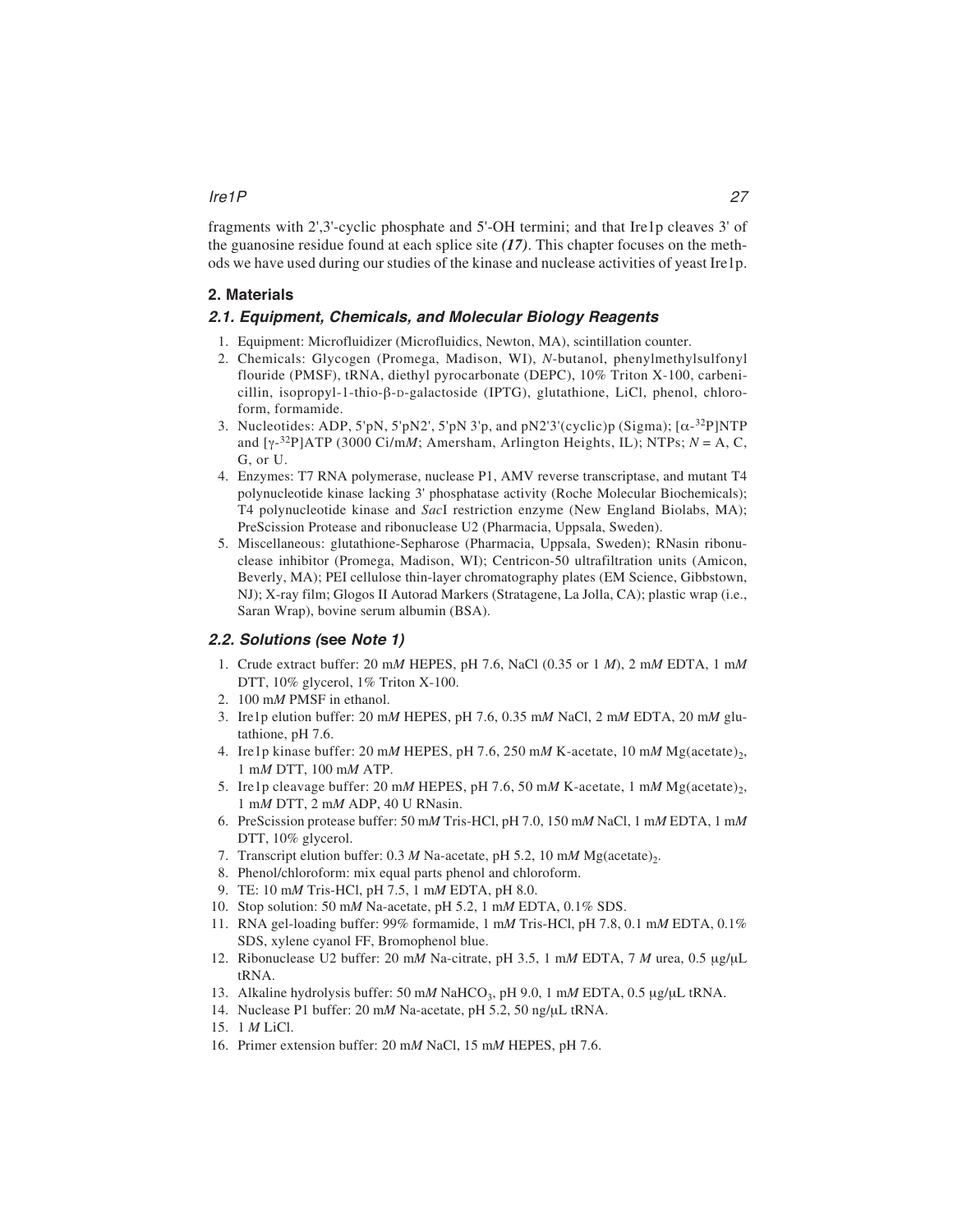## **2.3. Plasmids and Oligonucleotides**

- 1. Vector for expression of recombinant *S. cerevisiae* Ire1p(k+t) in *Escherichia coli*: We expressed and purified a fragment of Ire1p fused at its amino-terminal end to glutathione-*S*-transferase (GST). This fragment (Ire1p amino acids 556–1115) carries the kinase (k) and putative nuclease tail (t) domains of Ire1p, and is termed GST-Ire1p( $k+t$ ). The expression vector  $pCF210(9)$  was made by subcloning the Ire1 $p(k+t)$  coding region into  $pGEX$ -6p-2 (Pharmacia, Uppsala, Sweden). In this construct, a PreScission Protease cleavage site is encoded in the region that links GST and  $Irelp(k+t)$  in the fusion protein.
- 2. *HAC1<sup>U</sup>* 508 RNA in vitro transcription vector: The vector pCF187 *(9)* was constructed by subcloning a PCR fragment carrying  $HACI<sup>U</sup>$  mRNA sequences into pBluescript IISK(-) (Stratagene). Using linearized pCF187 as a template for T7 RNA polymerase transcription produces a *HAC1U* RNA carrying 181 nucleotides of the 5' exon, the 252 nucleotide intron, and 75 nucleotides of the 3' exon, for a total of 508 nucleotides. Full-length *HAC1<sup>U</sup>* mRNA is 1560 nucleotides.
- 3. Oligonucleotides for *HAC1<sup>U</sup>* stem-loop minisubstrate in vitro transcriptions: Make *HAC1<sup>U</sup>* stem-loop minisubstrates by in vitro transcription using annealed oligonucleotides as templates. Use the following oligonucleotides: T7 promoter, 5'TAATACGACT CACTATAG; hactng-38 (encoding the wild-type 5' splice-site stem-loop RNA), 5'TGAGCCGGTC ATCGTAATCA CGGCTGGATT ACGCCAACCG GCTATAGTGA GTCGTATTA; and hactng-10 (encoding the wild-type 3' splice-site stem-loop RNA), 5'TGAGGTCAAA CCTGACTGCG CTTCGGACAG TACAAGCTTG ACCTATAGTG AGTCGTATTA *(17)*.
- 4. Oligonucleotides for primer extension reactions: Use the sequencing primers TGSP-3 (5'GAAGAAATCA TTCAATTCAA ATGAATTC) and TGSP-1 (5'GCTAGTGTTC TTGTTCACTG) to map the 5' and 3' Ire1p(k+t) cleavage sites in  $HACI^{\mu}$  508 RNA, respectively *(17)*.

## **3. Methods**

## **3.1. Expression and Purification of Ire1p(k+t)**

The portion of *S. cerevisiae* Ire1p containing its kinase and C-terminal tail domains fused to glutathione-*S*-transferase (GST-Ire1p(k+t)) is expressed in and purified from *E. coli.* A 1-L culture yields about 0.5 mg GST-Ire1p(k+t). Ire1p(k+t) is produced by proteolytic cleavage of GST-Ire1p(k+t) with PreScission Protease (*see* **Note 2**).

- 1. Grow *E. coli* strain DH5 $\alpha$  carrying plasmid pCF210 at 37°C with shaking (~200 rpm) in 1 L LB media plus 100  $\mu$ g/mL carbenicillin. When the culture reaches an OD<sub>600</sub> of 0.5, induce expression of GST-Ire1p(k+t) by adding IPTG to a final concentration of 0.1 m*M* and grow cells for another 5 h.
- 2. Harvest cells by centrifugation and quick-freeze the pellet on dry ice. At this point, the cell pellet can be stored at –80°C until ready to continue. Thaw and resuspend the cell pellet on ice in 40 mL Ire1p crude extract buffer (0.35 *M* NaCl) with 1 m*M* PMSF (*see* **Note 3**). Break cells by passing three times through the microfluidizer. Pellet cell debris by centrifugation at 30,000*g* for 20 min.
- 3. Capture GST-Ire1p(k+t): In a 50-mL conical tube, incubate the supernatant at  $4^{\circ}$ C for 1 h with 0.5 mL glutathione-Sepharose pre-equilibrated in Ire1p crude-extract buffer (0.35 *M* NaCl). Rotate the tube to gently mix its contents.
- 4. Wash resin: Spin down the resin (5 min at 1500*g*), discard the supernatant, and add 50 mL cold Ire1p crude-extract buffer (1 *M* NaCl). Spin down the resin and discard the supernatant. Add 50 mL of the same buffer, and rotate gently for 30 min at 4°C. Spin down the resin and discard the supernatant.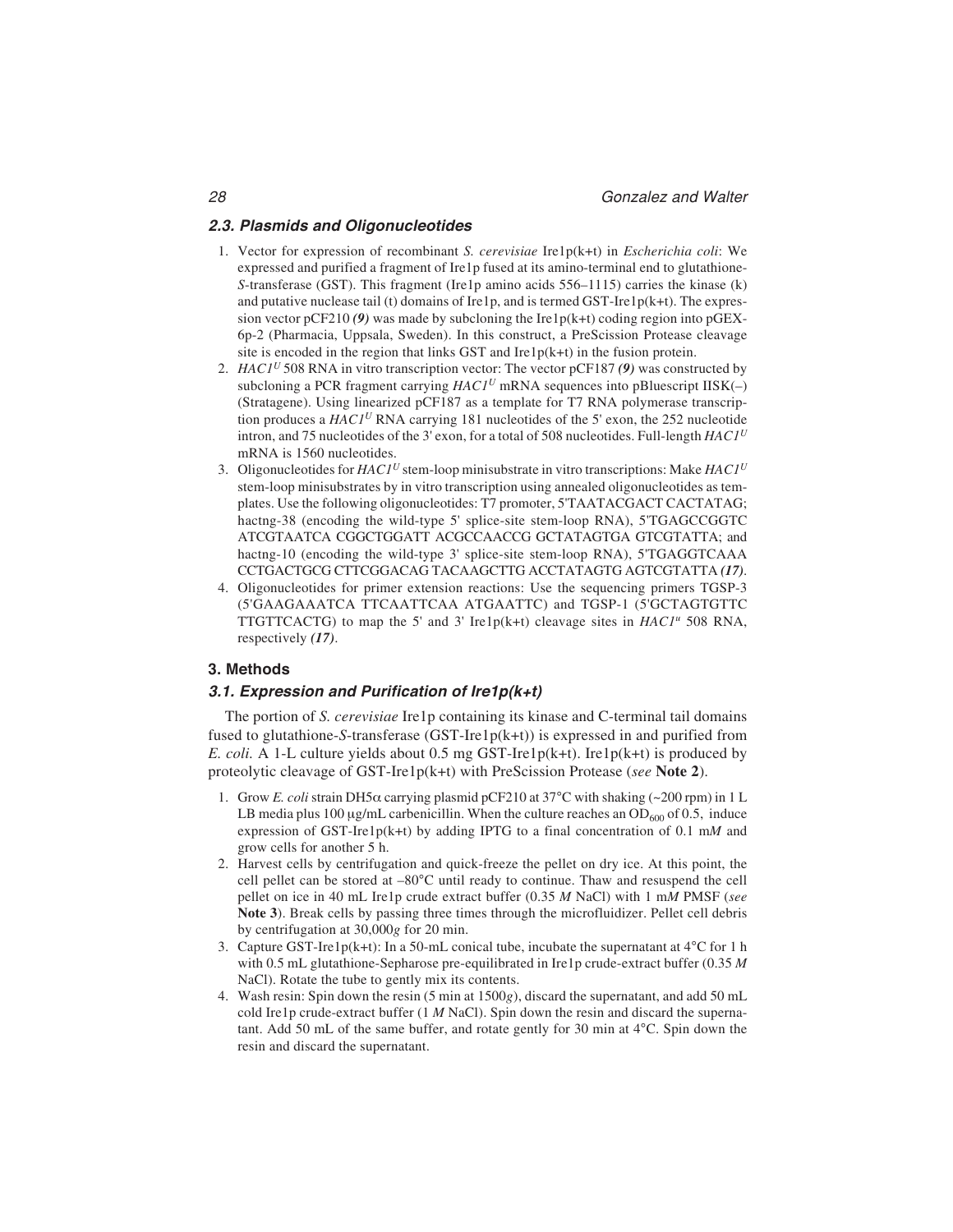#### Ire1P 29

- 5. Elute GST-Ire1p(k+t): Add 3 mL cold Ire1p elution buffer to the resin and rotate at 4°C for 15 min. Spin and remove eluate to a tube on ice. Repeat elution 2–3 more times. Pool the eluates and dialyze in PreScission Protease buffer to remove the glutathione. Dialyze at 4°C in an amount of buffer that is 1000 times the volume of the eluate you are dialyzing. After 3–12 h, replace the dialysis buffer and dialyze for an additional 3–12 h.
- 6. Cleave GST-Ire1p(k+t) to produce Ire1p(k+t): Add 20 U PreScission Protease ( $\sim$ 4 U/100 μg fusion protein) and rotate for 4 h at 4°C. Remove PreScission Protease (*see* **Note 4**), GST, and residual GST-Ire1p(k+t) by addition of  $0.5$  mL glutathione-Sepharose pre-equilibrated in PreScission Protease buffer. Rotate for 1 h at 4°C.
- 7. Spin down the resin and remove the supernatant containing  $Irelp(k+t)$ . Wash the resin with Ire1p crude-extract buffer (0.35 *M* NaCl), and pool the supernatants. Dialyze into Ire1p cleavage buffer *lacking* ADP, and concentrate the protein by ultrafiltration in Centricon-50 concentrators following the manufacturer's recommendations (*see* **Note 5**). Determine the purity of your  $Ire1p(k+t)$  preparation by electrophoresis of the protein through a polyacrylamide sodium dodecyl sulfate (SDS) gel followed by Coomassie blue staining. Ire1p( $k+t$ ) resolves to a position between the 50 and 60 kDa protein markers on a 12% polyacrylamide gel. Estimate the Ire1p(k+t) concentration by comparing the intensity of the Ire1 $p(k+t)$  band to that of BSA of known concentration separated on the same gel. Aliquot Ire1p(k+t) and store frozen at –80°C (*see* **Note 6**).

## **3.2. Ire1p(k+t) RNA Substrates (see Note 7)**

## 3.2.1. In Vitro Transcription of HAC1<sup>U</sup> 508 RNA

- 1. Linearize plasmid pCF187 by digestion with *Sac*I restriction enzyme.
- 2. Set up transcription reactions (20 μL) containing 1 m*M* each of ATP, CTP, GTP, 0.1 m*M* UTP, 25 mCi of  $[\alpha^{-32}P]$ UTP, 1 µg linearized pCF187 DNA, 40 U RNasin, and 20 U T7 RNA polymerase. Incubate at 37°C for 1.5 h. To generate unlabeled RNA, omit  $\left[\alpha^{-32}P\right] UTP$  and add 1 m*M* UTP to your reactions. Add 180 μL water and extract with phenol-chloroform. Ethanol precipitate the RNA using 40 μg glycogen as a carrier.
- 3. Prepare transcripts for electrophoresis by addition of 25 μL RNA gel-loading buffer followed by heating at  $95-100^{\circ}$ C for 3 min. Separate the transcription reaction products by electrophoresis through denaturing 5% polyacrylamide gels. Visualize the transcripts by exposing the gel to X-ray film for 3–5 min. When exposing the gel, use glow-in-the-dark stickers (Glogos II Autorad Markers) to help align the gel with the film later. On the developed X-ray film, cut out the most prominent band. Use this X-ray film mask to guide you as you cut out a slice of gel containing your transcript. Elute the RNA from the gel slice by shaking vigorously overnight at 4°C in 400 μL transcript elution buffer plus 400 μL phenolchloroform. Ethanol precipitate and resuspend the RNA in 10 μL water. Determine the counts per minute (cpm) for 1 μL of the radiolabeled RNA.

## 3.2.2. In Vitro Transcription of HAC1<sup>U</sup> Minisubstrates

*HAC1<sup>U</sup>* minisubstrates are transcribed using single-stranded DNA oligonucleotide templates to which the "T7 promoter" oligonucleotide is annealed to create a double-stranded T7 RNA polymerase promoter *(24)*. These minisubstrates should form stable stem-loop structures that mimic the structures predicted to form at the 5' and 3' splice sites of *HAC1U* mRNA *(17)*. Mutant minisubstrate RNAs can be made simply by using DNA oligonucleotide templates that carry the mutations of interest.

1. Gel-purify each oligonucleotide by electrophoretically fractionating each through a denaturing 12% polyacrylamide gel. Cover the gel with plastic wrap and place it on top of a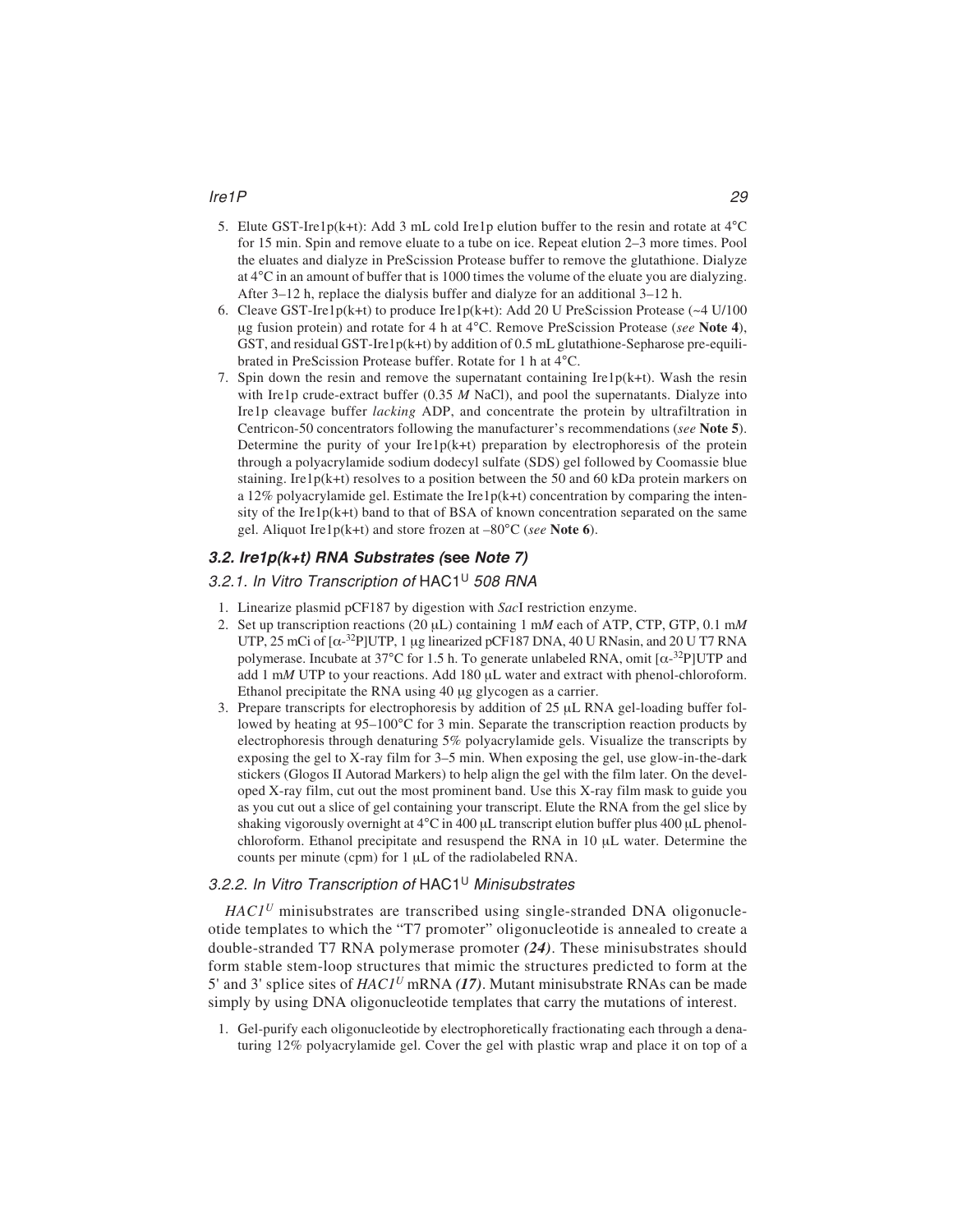PEI cellulose thin-layer chromatography (TLC) plate. Visualize the oligonucleotide containing band by illuminating the gel from above with long-wavelength UV light. The oligonucleotide containing band will cast a shadow on the TLC plate. On the plastic wrap, mark the location of the most prominent band for each oligonucleotide and cut the bands out of the gel. Elute the oligonucleotides from the gel slices by shaking vigorously overnight in TE. Ethanol precipitate the oligonucleotides. Resuspend them in water or TE and determine the oligonucleotide concentration by measuring the absorbance at 260 nm. At 260 nm, an absorbance of 1 is equal to 40 μg/mL of single stranded DNA.

- 2. Anneal the oligonucleotides by heating 15 p*M* T7 promoter oligonucleotide with 0.25 p*M* template oligonucleotide (i.e., hactng-10) at 95–100°C for 3 min. Immediately place on ice. The amount of  $[\alpha^{-32}P]NTP$  and NTPs to use in each 20  $\mu$ L transcription reaction is given in **Table 1**. Add NTPs,  $[\alpha^{-32}P]NTP$ , 40 U RNasin, and 20 U T7 RNA polymerase to the annealed oligonucleotides. Incubate for 1.5 h at 37°C. To make unlabeled stem-loop RNAs, omit  $[\alpha^{-32}P]NTP$  and include 1 mM of each NTP. Phenol-chloroform extract and ethanol precipitate the RNA. Add 20 mL RNA gel-loading buffer and heat at 95–100°C for 3 min.
- 3. Separate the transcription products on a 15% denaturing polyacrylamide gel. Purify and quantitate the transcripts as in **Subheading 3.2.1.**

### **3.3. Kinase Assay**

Kinase reactions containing  $0.5 \mu g$  Ire1p(k+t) should produce a band visible by overnight autoradiography.

- 1. In 20 µL, incubate Ire1p(k+t), and 50 mCi [ $\gamma$ -<sup>32</sup>P]ATP in kinase buffer at 30°C for 30 min.
- 2. Fractionate the protein by electrophoresis through a 12% polyacrylamide gel.
- 3. Visualize the phosphorylated Ire1 $p(k+t)$  by autoradiography of the gel.

## **3.4. RNA Cleavage Assay**

#### 3.4.1. Cleavage Assay

A 30-min cleavage reaction containing 0.5 μg Ire1p(k+t) should result in 100% cleavage of  $HACI<sup>U</sup>$  508 RNA. A 2-h cleavage reaction containing 1  $\mu$ g Ire1p(k+t) should result in about 50% cleavage of a wild-type stem-loop minisubstrate.

- 1. In 20 μL, combine Ire1p(k+t) and Ire1p cleavage buffer. For cleavage of *HAC1<sup>U</sup>* 508 RNA, use 20,000 cpm of labeled *HAC1U* 508 RNA per reaction. For cleavage of *HAC1<sup>U</sup>* stem-loop minisubstrates, use 2000 cpm of labeled *HAC1<sup>U</sup>* stem-loop minisubstrate per reaction.
- 2. Incubate at  $30^{\circ}$ C for 0.5–2 h. Stop the reaction with 400  $\mu$ L stop solution, and extract with 400 μL vol of phenol-chloroform. Ethanol precipitate the RNA using 40 μg glycogen as carrier. Add 8 μL of RNA gel-loading gel buffer and heat at 95–100°C for 3 min.
- 3. Separate the cleavage products of the *HAC1<sup>U</sup>* 508 RNA reactions and the *HAC1<sup>U</sup>* stemloop minisubstrate reactions on 5 and 15% gels, respectively.
- 4. Visualize RNA by autoradiography of the gels.

### 3.4.2. Marker Preparation

Alkaline hydrolysis of a 5'-end-labeled RNA will produce a ladder of bands differing by one nucleotide each. A partial ribonuclease U2 RNA digest of the same endlabeled RNA will help you align your alkaline hydrolysis ladder with your Ire1 $p(k+t)$ cleavage reaction products. This approach works well with small RNAs, such as the *HAC1<sup>U</sup>* stem-loop minisubstrates (*see* **Note 8**).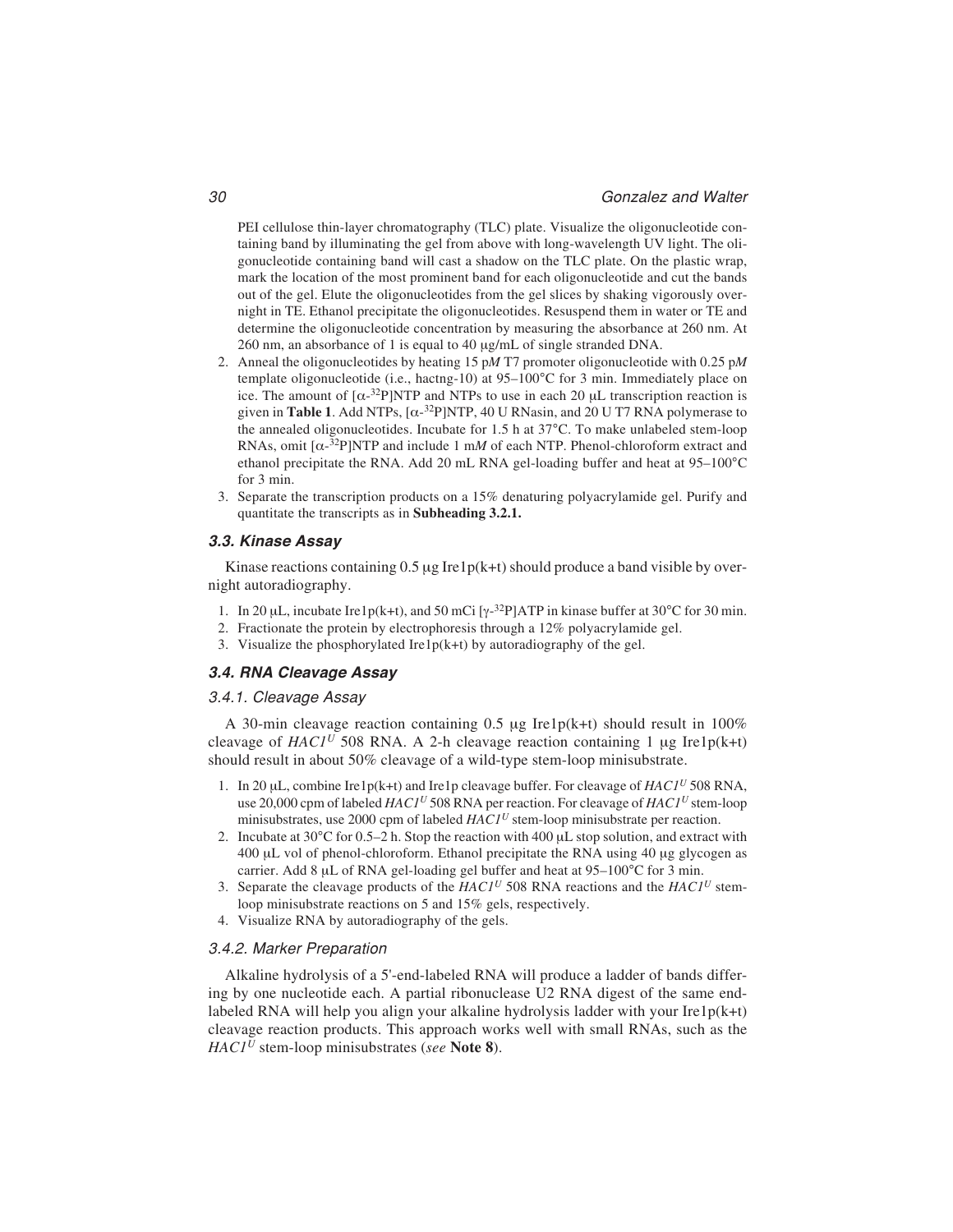| Radiolabeled nucleotide $\mu$ Ci, [ $\alpha^{-32}$ P]NTP m <i>M</i> ATP m <i>M</i> CTP m <i>M</i> GTP |     |    |  | $mM$ UTP |
|-------------------------------------------------------------------------------------------------------|-----|----|--|----------|
| $\mathsf{A}$                                                                                          | 300 | () |  |          |
| $\mathcal{C}$                                                                                         | 300 |    |  |          |
| G                                                                                                     | 300 |    |  |          |
| U                                                                                                     | 50  |    |  |          |

**Table 1 Transcription Reaction Mixtures for Internally Radiolabeled HAC1<sup>u</sup> Stem-Loop Minisubstrates**

- 1. Make unlabeled minisubstrate RNA as in **Subheading 3.2.2.**, and 5'-end label it using  $[\gamma$ -<sup>32</sup>P]ATP and T4 polynucleotide kinase.
- 2. Alkaline hydrolysis RNA ladder: Incubate 30,000 cpm of 5'-end labeled minisubstrate RNA with 10 μL freshly made alkaline hydrolysis buffer at 90°C for 15 min. Immediately place on ice and add 5 μL of RNA gel-loading buffer. Load one-half of the reaction per lane on your gel.
- 3. Partial RNA digestion with Ribonuclease U2: Incubate 20,000 cpm 5'-end-labeled minisubstrate in 10–20 μL freshly made Ribonuclease U2 buffer for 1 min at 80°C. Immediately place on ice, and add ribonuclease U2 freshly diluted into water. Incubate at 55°C for 15 min. Add 400 μL stop solution and 400 μL phenol-chloroform. Extract and ethanol precipitate the RNA. Load the entire reaction in one lane on your gel.

## **3.5. Nearest Neighbor Analysis of the Cleavage Termini (see Fig. 1)**

This analysis is made possible for the following reasons. First, the dinucleotide at the Ire1p(k+t) cleavage site occurs only once in the loop of the  $HACI<sup>U</sup>$  stem-loop minisubstrate. Second, nuclease P1 cleaves to the 3' side of nucleotides to produce 5'pN products. However, nuclease P1 *cannot* cleave 2',3'-cyclic phosphate groups.

### 3.5.1. Nuclease P1 Digests

- 1. Make *HAC1U* stem-loop minisubstrate RNAs internally radiolabeled with either A, C, or G.
- 2. Cleave these RNAs with Ire1p(k+t).
- 3. Separate the RNA fragments by electrophoresis through a 12% denaturing polyacrylamide gel. Visualize the bands, and cut out the gel slices containing the 5' cleavage fragments as in **Subheading 3.2.1.**
- 4. Elute the 5' cleavage fragments from the gel slices by shaking vigorously overnight at 4°C in 400 μL water and 400 μL phenol-chloroform.
- 5. Precipitate the eluted RNA by extracting with *N*-butanol to dryness (*see* **Note 9**). Wash the pelleted RNA with ethanol and dry.
- 6. Digest the pelleted RNA at 37°C for 30 min by addition of 10 μL nuclease P1 buffer and 0.2 U of nuclease P1. Place on ice until ready to spot onto your TLC plate.

## 3.5.2. Marker Preparation for Thin-Layer Chromatography

- 1. Make radiolabeled marker 5'pN (where  $N = A$ , C, G, or U) by phosphorylating N3'p nucleotide, in the presence of  $[\gamma^{-32}P]$ -ATP and wild-type T4 polynucleotide kinase.
- 2. Make radiolabeled markers 5'pN2'p, 5'pN3'p, and pN2',3'(cyclic)p by phosphorylating N2'p, N3'p, and N2',3'(cyclic)p nucleotides in the presence of  $[y^{-3}P]$ -ATP, and mutant T4 polynucleotide kinase lacking the 3' phosphatase activity of the wild-type enzyme.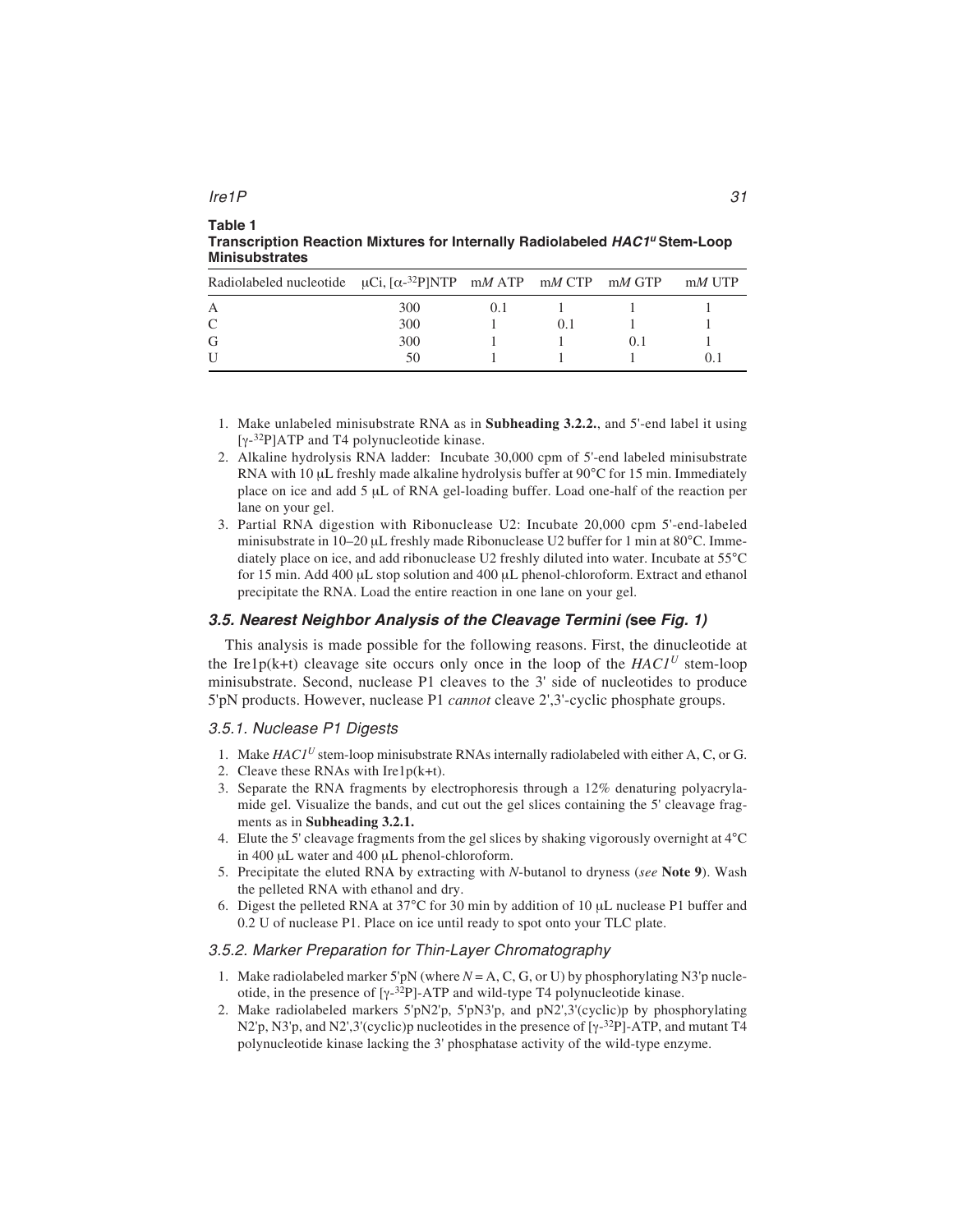

Fig. 1. Experimental scheme for the nearest neighbor analysis. In this scheme, the *HAC1<sup>U</sup>* stem-loop minisubstrate was transcribed in the presence of  $[\alpha^{-32}P]CTP$ . Thus, the phosphate 5 of every C residue is labeled and is here highlighted with a box. When the *HAC1<sup>U</sup>* stem-loop minisubstrate is digested with nuclease P1, the only radiolabeled nucleotide produced is  $[^{32}P]C$ . However, if the stem-loop minisubstrate is first cleaved by  $Irelp(k+t)$  and then digested with nuclease P1,  $[3^{2}P]C$  as well as  $pG>[3^{2}P]$  are produced. Here, ">p" represents a 2',3'-cyclic phosphate group.

#### 3.5.3. Thin-Layer Chromatography

- 1. Lightly draw a line in pencil across a PEI cellulose thin-layer chromatography (TLC) plate about 3 cm from the bottom of the plate.
- 2. Spot nuclease P1 digests and radiolabeled markers onto the TLC plate evenly along this line. Spot 1–2 μL of each sample and let dry. To spot more of each sample, spot another 2 μL at the same location, and let dry. Repeat until the entire sample is loaded.
- 3. Develop the plates with 1 *M* LiCl (*see* **Note 10**).
- 4. Visualize the separated nuclease P1 digestion products by autoradiography of the TLC plates.

## **3.6. Band Mobility Shift Analysis of the Cleavage Termini (see Fig. 2)**

This assay is quick relative to the nearest neighbor analysis. Also, it allows one to determine that Ire1p(k+t) cleavage produces 2',3'-cyclic phosphate groups as well as 5'-OH groups. This approach takes advantage of the fact that the presence or absence of a terminal phosphate group will increase (because of negative charge) or decrease (because of loss of negative charge) the mobility of a *small* RNA electrophoresed through a polyacrylamide gel. Calf intestinal phosphatase (CIP) is used to remove noncyclic terminal phosphates. T4 polynucleotide kinase (PNK) is used to remove 2',3' cyclic terminal phosphates in the absence of ATP. In the presence of ATP, it is used to phosphorylate 5'-OH groups.

- 1. Set up a 80-μL Ire1p(k+t) cleavage reaction containing Ire1p cleavage buffer, 10,000 cpm  $HAC1<sup>U</sup>$  stem-loop minisubstrate RNA, and Ire1p(k+t).
- 2. Incubate at 30°C for 2 h. Add stop solution and phenol-chloroform extract. Set one-quarter of the reaction aside. This is your untreated sample.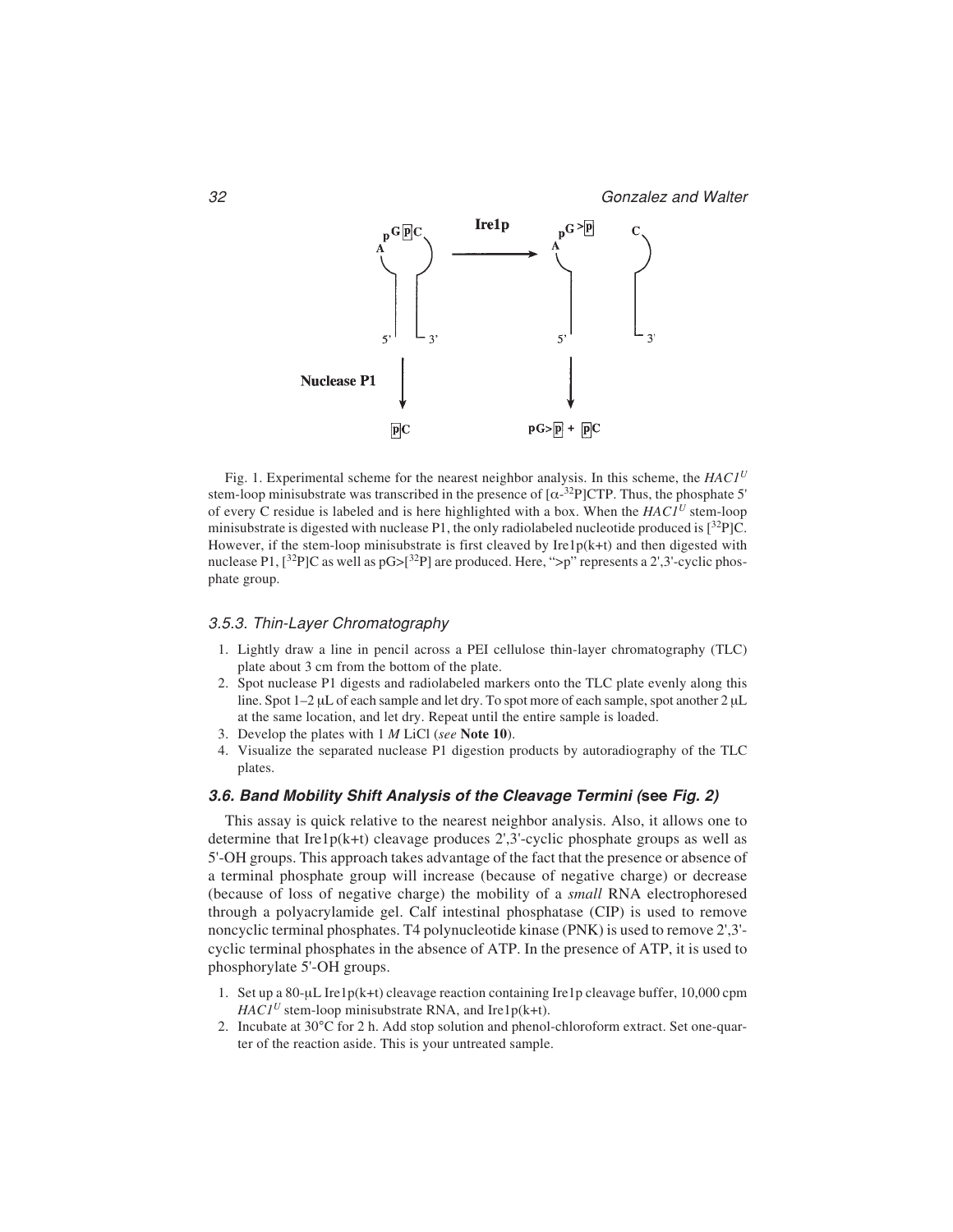

Fig. 2. Experimental scheme for the band mobility shift analysis of the RNA termini produced following cleavage of a  $HACI<sup>U</sup>$  stem-loop minisubstrate by Ire1p(k+t). The ">p" represents a 2',3'-cyclic phosphate termini.

- 3. Ethanol-precipitate the remaining 3/4 of the reaction. Treat the precipitated RNA with 30 U of CIP for 1.5 h at 37°C.
- 4. Phenol-chloroform extract the CIP reaction and set one-third of it aside. This is your CIPtreated sample.
- 5. Ethanol precipitate the remaining 2/3 of the CIP reaction. Treat the precipitated RNA with 30 U T4 PNK in the absence of ATP for 1.5 h at 37°C.
- 6. Phenol-chloroform extract the T4 PNK reaction and set one-half of it aside. This is your T4 PNK (minus ATP)-treated sample.
- 7. Ethanol precipitate the remaining one-half of the T4 PNK reaction. Treat the precipitated RNA with 30 U T4 polynucleotide kinase plus 2 m*M* ATP for 1.5 h at 37°C.
- 8. Phenol-chloroform extract and ethanol precipitate the RNA. This is your T4 PNK (plus ATP)-treated sample.
- 9. Ethanol precipitate all samples that you have set aside.
- 10. Add 8 μL RNA gel-loading buffer to the precipitated RNA samples and heat them at 95–100°C for 3 min.
- 11. Separate the RNA fragments on a 15% denaturing polyacrylamide gel.
- 12. Visualize the RNA fragments by autoradiography of the gel.

## **3.7. Mapping Ire1p(k+t) Cleavage Sites**

#### 3.7.1. Primer Extension of Cleaved HAC1<sup>u</sup> 508 RNA

1. Use the sequencing primers TGSP-3 and TGSP-1 to map the 5' and 3' Ire1p(k+t) cleavage sites in  $HACI<sup>U</sup>$  508 RNA, respectively. Each of these primers lies within 20–30 nucleotides of the 5' or 3' Ire1 $p(k+1)$  cleavage site.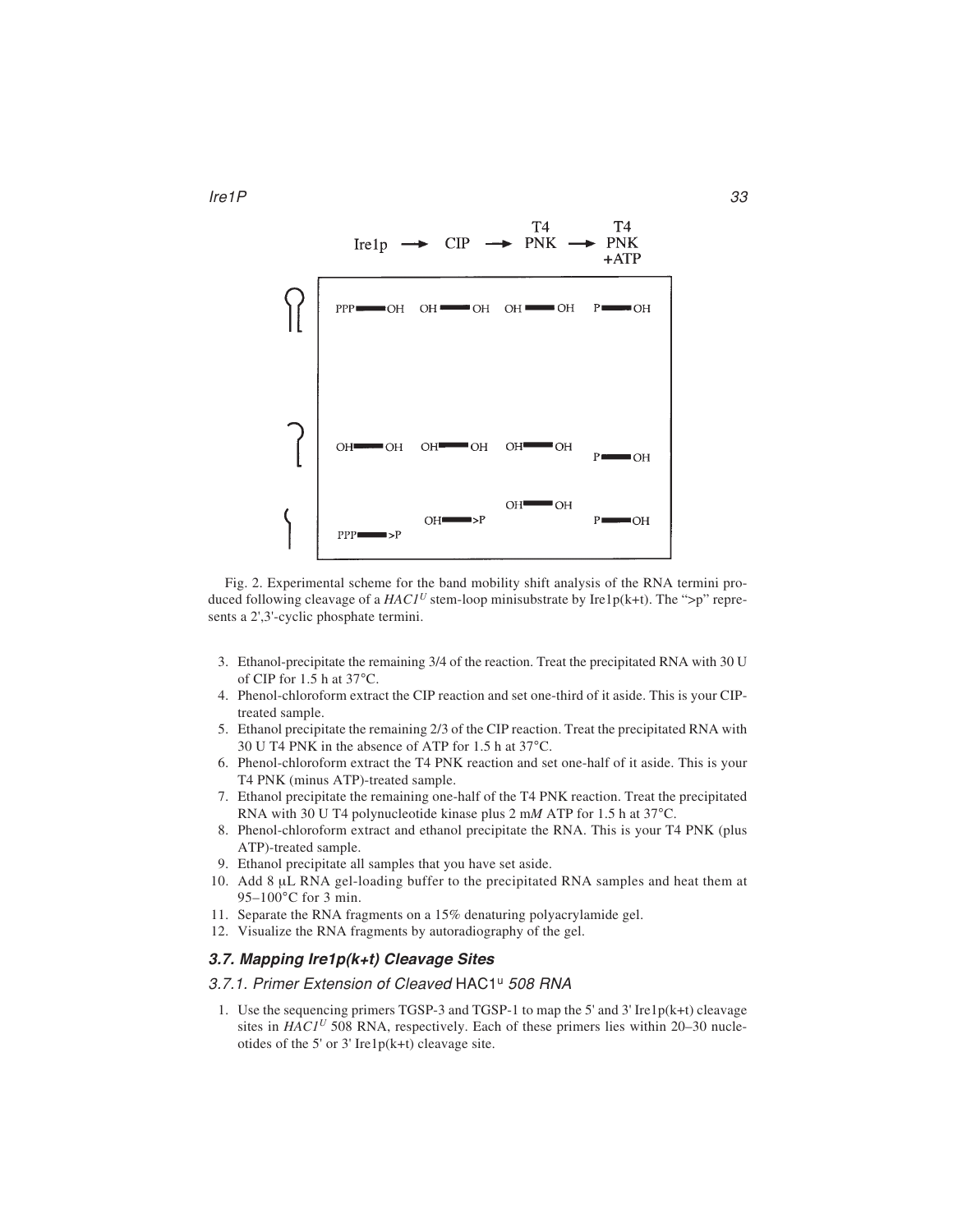- 2. Set up primer extension reactions containing 1 p*M* 5' end-labeled sequencing primer and 10 ng Ire1p(k+t) cleaved or uncleaved *HAC1<sup>U</sup>* 508 RNA in primer extension buffer. Primer extension reactions on uncleaved  $HACI<sup>U</sup>$  508 RNA provide a control for the pausing of AMV reverse transcriptase that naturally occurs during primer extension on the template.
- 3. Heat at 100°C for 3 min in a metal block. Anneal the primer to the *HAC1<sup>U</sup>* 508 RNA by slowly cooling the metal block to 40°C on your benchtop.
- 4. Start the extension reaction by adding dNTPs to a final concentration of 0.1 m*M* and 3 U AMV reverse transcriptase.
- 5. Incubate at 40°C for 30 min.
- 6. Add RNA gel-loading buffer.
- 7. Analyze samples by electrophoresis through a 10% denaturing polyacrylamide gel followed by autoradiography.
- 8. Generate sequencing ladders using the primer extension reaction protocol, but include 0.1 m*M* of ddATP, ddCTP, ddGTP, or ddTTP in each reaction.

## 3.7.2. Nearest Neighbor Analysis of Cleaved Stem-Loop HAC1<sup>u</sup> Minisubstrates

Mapping of the Ire $1p(k+t)$  cleavage site on each stem-loop minisubstrate can be unambiguously achieved by the nearest neighbor analysis outlined in **Subheading 3.5.** as long as the dinucleotide at the cleavage site only occurs once in the loop of the stemloop minisubstrate.

### **4. Notes**

- 1. Your solutions need to be RNase-free. RNases can be inactivated by addition of diethyl pyrocarbonate (DEPC), which is carcinogenic. Wear gloves and avoid its fumes. Add 1 mL DEPC/L of solution and stir the mixture for 15 min in a fume hood. Autoclave the solution for 20 min to inactivate the DEPC. Buffers containing Tris-HCl cannot be treated directly with DEPC. Instead, use DEPC-treated water when making them.
- 2. You can use Ire1p(k+t) or GST-Ire1p(k+t) in all of the assays outlined here. However, the Ire1p(k+t) preparations tend to be of higher purity when compared to the GST-Ire1p(k+t) preparations.
- 3. PMSF is highly unstable in water, and it is very toxic. Wear gloves and avoid its fumes.
- 4. PreScission Protease is also a GST fusion protein. This allows for removal of the protease from solution by incubating it with glutathione-sepharose resin.
- 5. Occasionally Ire1 $p(k+t)$  will form a white, flaky precipitant during the concentration step. To avoid this, concentrate the protein as the last step before aliquoting it for storage at –70 to –80°C. Also, to reduce the amount of time it takes to concentrate the protein, use an ultrafiltration unit with the highest molecular weight cut-off possible. You should be able to concentrate Ire1p(k+t) down to 0.5 μg/mL without it precipitating out of solution.
- 6. To retain Ire1p(k+t) activity, flash-freeze aliquots in liquid nitrogen and store at  $-70$  to  $-80^{\circ}$ C. Ire1p(k+t) loses activity over time when stored at  $4^{\circ}$ C.
- 7. Gel purification of RNA transcripts, especially the stem-loop minisubstrates, leads ultimately to cleaner RNA cleavage assays. T7 RNA polymerase tends to add nontemplate nucleotides to the 3' end of transcripts.
- 8. Ribonuclease U2 cleaves after adenosine residues to produce 3'-phosphate termini. You will need to determine the optimal enzyme to RNA ratio for your partial digestion reactions. Alkaline hydrolysis produces 2'- and 3'-phosphate termini.
- 9. *N*-butanol extraction allows you to precipitate small quantities of RNA in the absence of carriers such as glycogen or tRNA. Glycogen interferes with sample migration during thin-layer chromatography.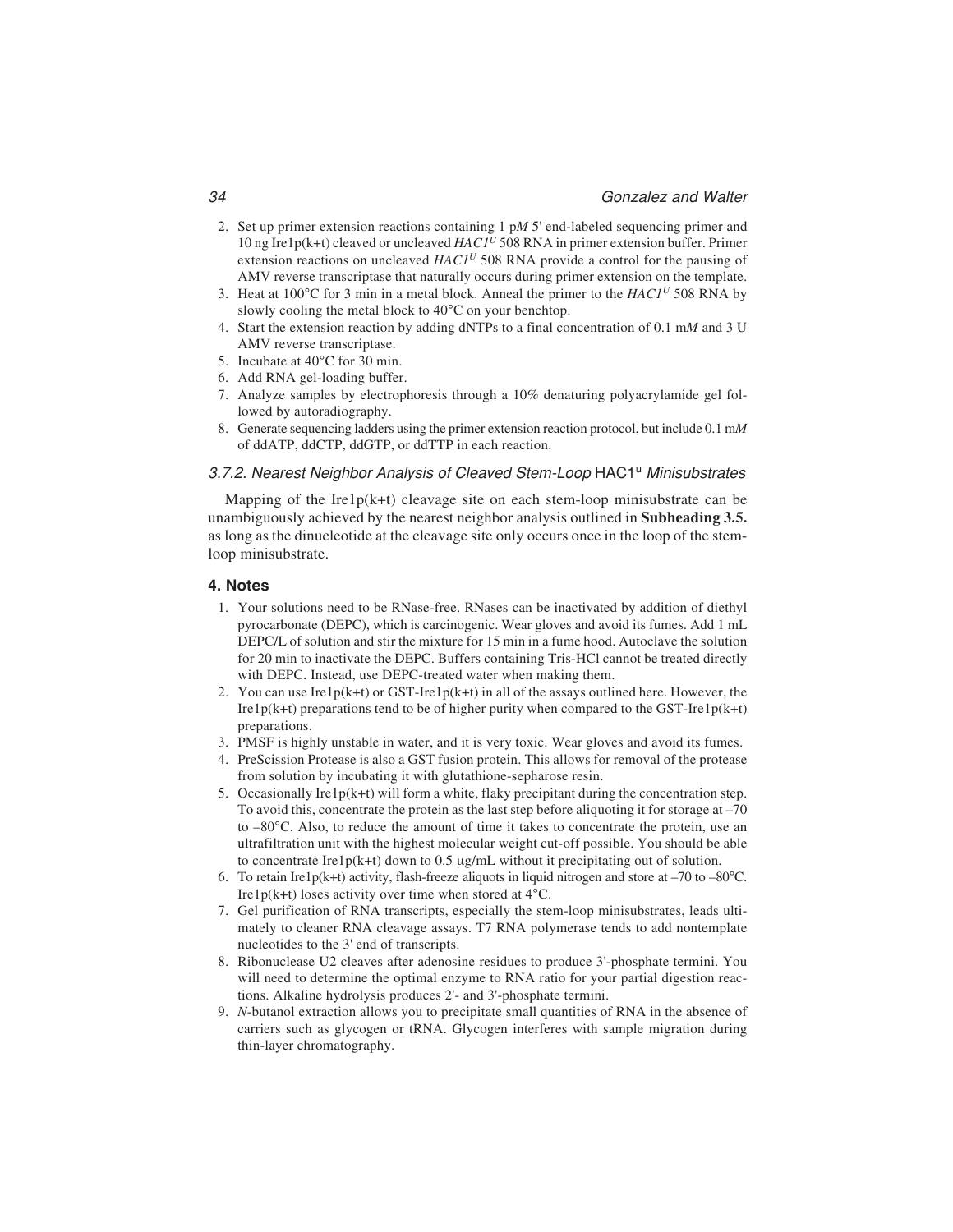#### Ire1P 35

10. To reduce smudging and smearing of samples during thin-layer chromatography, prerun the PEI cellulose TLC plates in distilled water and allow them to dry. Store the plates at 4°C until ready for use. Further improvements in sample separation can sometimes be achieved by soaking the TLC plate in methanol for 10 min following spotting of your samples onto the plate. Allow the plate to dry, and develop it as usual.

### **Acknowledgments**

This work was supported by a UCSF Biomedical Science Research Career Enhancement Fellowship from the National Institute of General Medical Science to T.N.G., and by grants from the National Institute of Health to P. W. P. W. is an investigator of the Howard Hughes Medical Institute.

#### **References**

- 1. Gething, M.-J. and Sambrook, J. (1992) Protein folding in the cell. *Nature* **355,** 33–45.
- 2. Kuznetsov, G. and Nigam, S. K. (1998) Folding of secretory and membrane proteins. *N. Engl. J. Med*. **339,** 1688–1695.
- 3. Shamu, C. E., Cox, J. S., and Walter, P. (1994) The unfolded protein response pathway in yeast. *Trends Cell Biol.* **4,** 56–60.
- 4. Chapman, R., Sidrauski, C., and Walter, P. (1998) Intracellular signaling from the endoplasmic reticulum to the nucleus. *Annu. Rev. Cell Dev. Biol*. **14,** 459–485.
- 5. Sidrauski, C., Chapman, R., and Walter, P. (1998) The unfolded protein response: an intracellular signalling pathway with many surprising features. *Trends Cell Biol*. **8,** 245–249.
- 6. Cox, J. S., Shamu, C. E., and Walter, P. (1993) Transcriptional induction of genes encoding endoplasmic reticulum resident proteins requires a transmembrane protein kinase. *Cell* **73,** 1197–1206.
- 7. Mori, K., Ma, W., Gething, M. J., and Sambrook, J. (1993) A transmembrane protein with a cdc2+/CDC28-related kinase activity is required for signaling from the ER to the nucleus. *Cell* **74,** 743–756.
- 8. Bork, P. and Sander, C. (1993) A hybrid protein kinase-RNase in an interferon-induced pathway? *FEBS Lett.* **334,** 149–152.
- 9. Sidrauski, C. and Walter, P. (1997) The transmembrane kinase Ire1p is a site-specific endonuclease that initiates mRNA splicing in the unfolded protein response. *Cell* **90,** 1–20.
- 10. Shamu, C. E. and Walter, P. (1996) Oligomerization and phosphorylation of the Ire1p kinase during intracellular signaling from the endoplasmic reticulum to the nucleus. *EMBO J*. **15,** 3028–3039.
- 11. Mori, K., Sant, A., Kohno, K., Normington, K., Gething, M. J., and Sambrook, J. F. (1992) A 22 bp cis-acting element is necessary and sufficient for the induction of the yeast KAR2 (BiP) gene by unfolded proteins. *EMBO J*. **11,** 2583–2593.
- 12. Kohno, K., Normington, K., Sambrook, J., Gething, M. J., and Mori, K. (1993) The promoter region of the yeast KAR2 (BiP) gene contains a regulatory domain that responds to the presence of unfolded proteins in the endoplasmic reticulum. *Mol. Cell Biol*. **13,** 877–890.
- 13. Cox, J. S. and Walter, P. (1996) A novel mechanism for regulating activity of a transcription factor that controls the unfolded protein response. *Cell* **87,** 391–404.
- 14. Nikawa, J., Akiyoshi, M., Hirata, S., and Fukuda, T. (1996) Saccharomyces cerevisiae IRE2/HAC1 is involved in IRE1-mediated KAR2 expression. *Nucleic Acids Res*. **24,** 4222–4226.
- 15. Kawahara, T., Yanagi, H., Yura, T., and Mori, K. (1997) Endoplasmic reticulum stressinduced mRNA splicing permits synthesis of transcription factor Hac1p/Ern4p that activates the unfolded protein response. *Mol. Biol. Cell* **8,** 1845–1862.